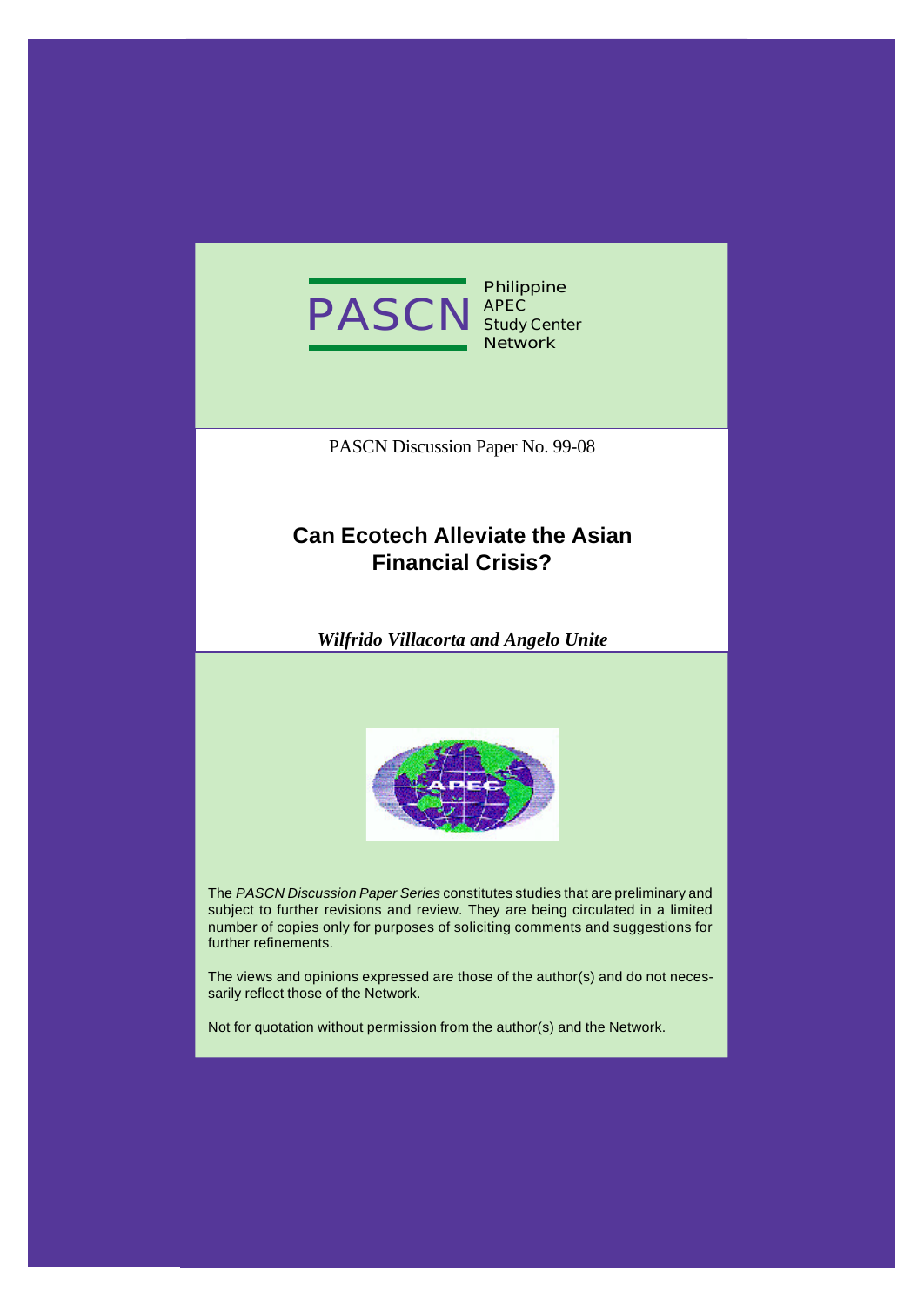

PHILIPPINE S TUDY C ENTER **NETWORK** 

PASCN Discussion Paper No. 99-08

# **Can Ecotech Alleviate the Asian Financial Crisis?**

### *Wilfrido Villacorta and Angelo Unite*

De La Salle University

March 1999

The *PASCN Discussion Paper Series* constitutes studies that are preliminary and subject to further revisions and review. They are being circulated in a limited number of copies only for purposes of soliciting comments and suggestions for further refinements.

The views and opinions expressed are those of the author(s) and do not necessarily reflect those of the Network.

Not for quotation without permission from the author(s) and the Network.

For comments, suggestions or further inquiries, please contact:

**The PASCN Secretariat** Philippine Institute for Development Studies NEDA sa Makati Building, 106 Amorsolo Street Legaspi Village, Makati City, Philippines Tel. Nos. 893-9588 and 892-5817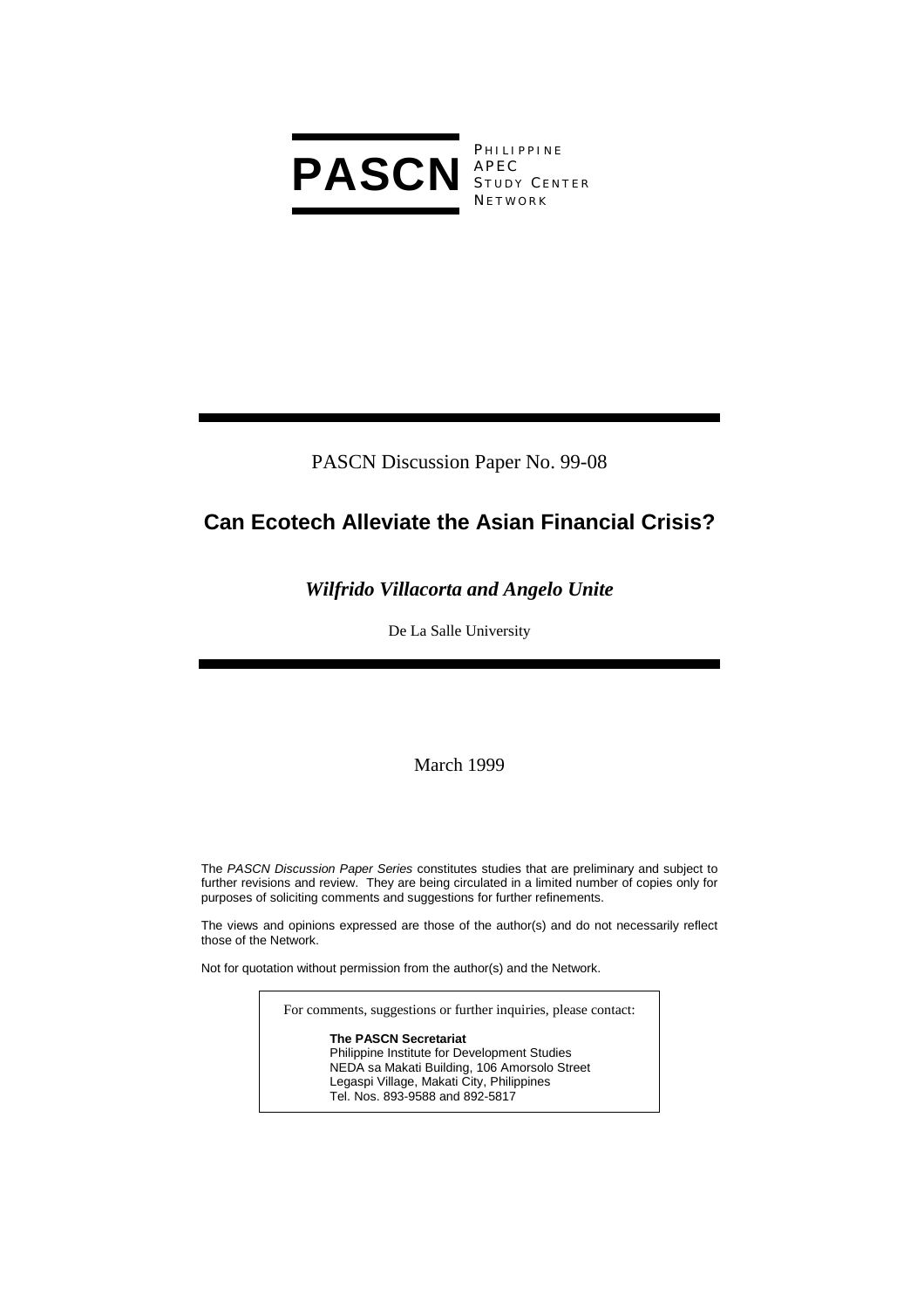### **Can ECOTECH Alleviate the Asian Financial Crisis?**

#### **Dr. Angelo Unite and Dr. Wilfrido Villacorta**<sup>∗</sup>

This paper has the following objectives: (1) to describe the financial crisis and its causes, (b) to provide a background on ECOTECH as a major APEC concern, and (c) to examine the potential of ECOTECH in addressing the Asian financial crisis.

#### *The Asian Financial Crisis*

Several economists have offered a variety of arguments on the causes of the so-called Asian financial crisis that commenced on the second half of 1997. The hypothesized causes revolve around a common theme: lack of prudent financial institutions and effective regulatory/supervisory structures to cope with the consequences of increasingly integrated international capital markets.

Garnaut (1998) argues that the Asian financial crisis was a case of mismanagement of short-term macroeconomic policy, which was exacerbated by the increased international capital mobility in the 1990s. Garnaut cites the significant reduction in official barriers to international capital movements among the Asian economies as a factor responsible for enhanced international capital mobility in the region, which in turn contributed to exposing the weaknesses in macroeconomic management among these economies, primarily in the exchange rate regimes. He asserts that financial instability rapidly spread throughout East Asia when both domestic and foreign investors realized that (1) "presumed government guarantees of currency parities, and in various ways of asset values, were not guarantees at all" and (2) "they had poor understanding of the workings of the economies in which they were exposed" especially in countries with less transparent and less effective corporate and financial regulatory systems.

On the other hand, Krugman (1998a, 1998b) argues that currencies and exchange rates are merely symptoms rather than causes of the Asian crisis. He suggests a moral hazard/asset bubble model that he believes is the primary mechanism of the Asian crisis. In his view, the crisis started "with financial intermediaries whose abilities were perceived as having an implicit government guarantee, but were essentially unregulated and therefore subject to severe moral hazard problems." The presence of moral hazard produced excessive risky lending of these institutions, which in turn led to inflation of asset prices. Furthermore, the financial condition of the intermediaries appeared much healthier than it was as a result of sustained overpricing of assets.

Then the bubble burst. Krugman avers that "the mechanism of crisis involved the same circular process in reverse: falling asset prices made the insolvency of

-

1

<sup>∗</sup> Research Fellow and President respectively, of the Yuchengco Center for East Asia, De La Salle University. The paper was presented during the *Third Annual PASCN Symposium-Meeting*, 10- 11December 1998.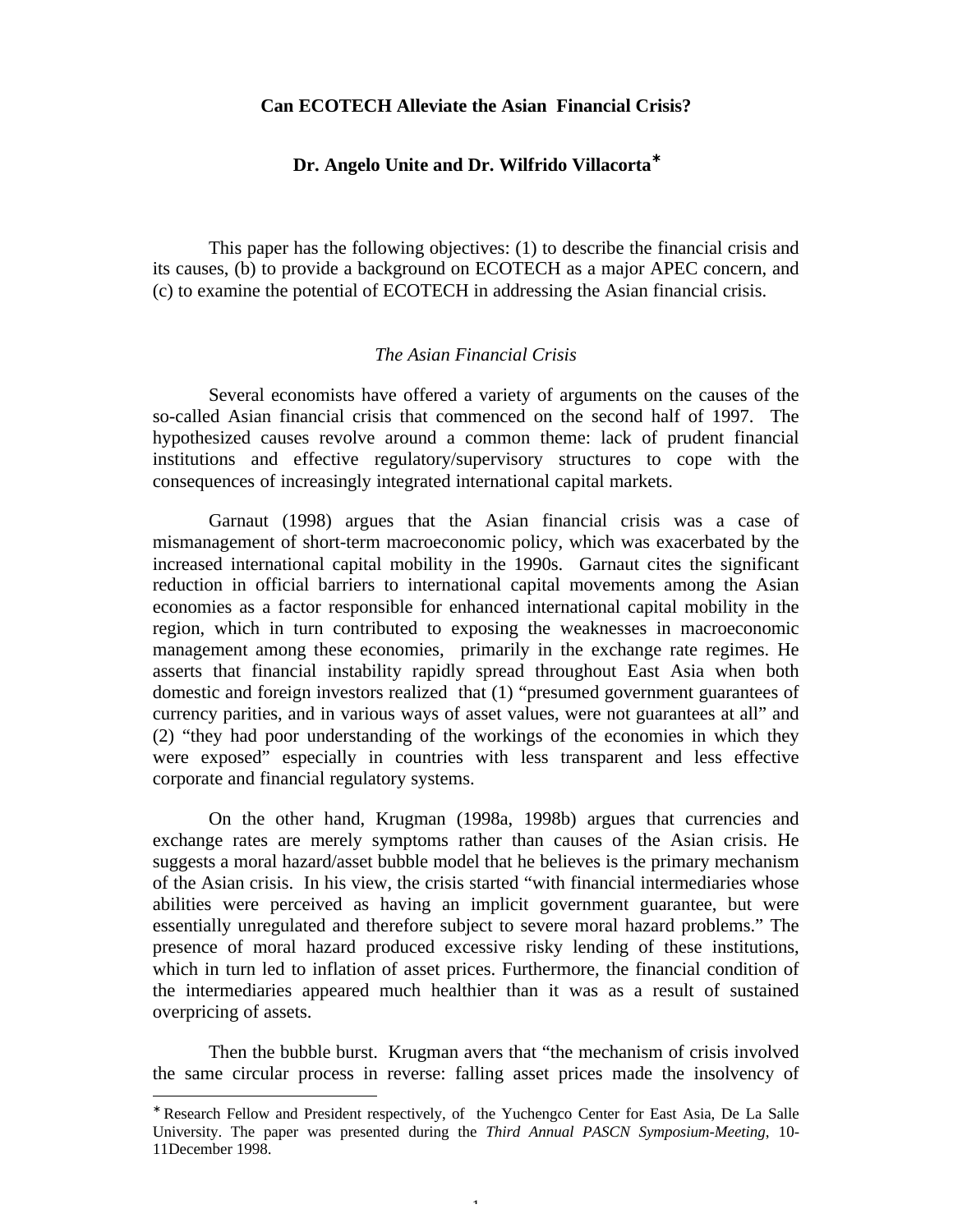intermediaries visible, forcing them to cease operations, leading to further asset deflation." He thinks that this same process can explain both the marked severity of the crisis and the vulnerability of the Asian economies to self-fulfilling crisis, which, in turn, explains why the contagion effect even between economies with little economic linkages is possible.

For her part, Chia (1998) attributes the financial crisis primarily to "massive reversed outflow of foreign short-term unhedged capital" but also recognizes (1) "asset bubble with massive investments in property and stock markets, capital account liberalization with weak domestic financial system" and (2) "industrial subsidies and crony capitalism, inadequate surveillance and prudential controls of financial sector with lack of transparency and accountability" as some of the secondary factors that led to the financial crisis in the Asian region. Similar analyses are echoed in Kawai (1997), Magdaluyo (1998), Nasution (1998), ADB and World Bank (1998), and Oh (1998).

#### *APEC Leaders' View of the Crisis*

In their declaration after the Kuala Lumpur summit, the APEC economic leaders seemed to have regarded ECOTECH as one of the antidotes to the financial crisis. They reaffirmed "our confidence in the strong economic fundamentals and prospects for recovery for the economies of the Asia Pacific" and gave emphasis to "Capacity Building" across the broad range of APEC activities. They identified human resources development, technological upgrading, infrastructure improvements and wider outreach to SMEs--which are concerns of ECOTECH-- as reinforcements to APEC's resilience and capability in restoring stability and confidence to the region.

The APEC leaders underscored what they considered to be encouraging developments system in recent months that have resulted in "a substantial degree of financial stability." They include "the progress made by Indonesia, Korea, Philippines and Thailand in the implementation of strong reform programmes, backed by an unprecedented degree of financial cooperation and support from the international community."

 In the economies that were cited, it was pointed out that exchange rates have remained relatively stable, and have strengthened in many of these economies over the past several months. Fiscal policies have been adjusted with support from international financial institutions to allow increased spending to support demand and employment. The initial acceleration in inflation that accompanied devaluation has been contained to moderate levels in most emerging Asian economies, and the rate of inflation is now decelerating across the region. Short-term external debt burdens have been reduced and reserves have begun to be replenished in many economies. Current account balances have moved into surplus, although most of the adjustments have come from reduced imports. Output declines have been more extensive than many had anticipated, but are now moderating.

The leaders also recognized progress in the priority areas of human resources development and harnessing technologies of the future, and the improvements in the management of the economic and technical cooperation process including the work underway in infrastructure and sustainable development. They instructed their ministers "to give further focus to strengthen coordination in ECOTECH activities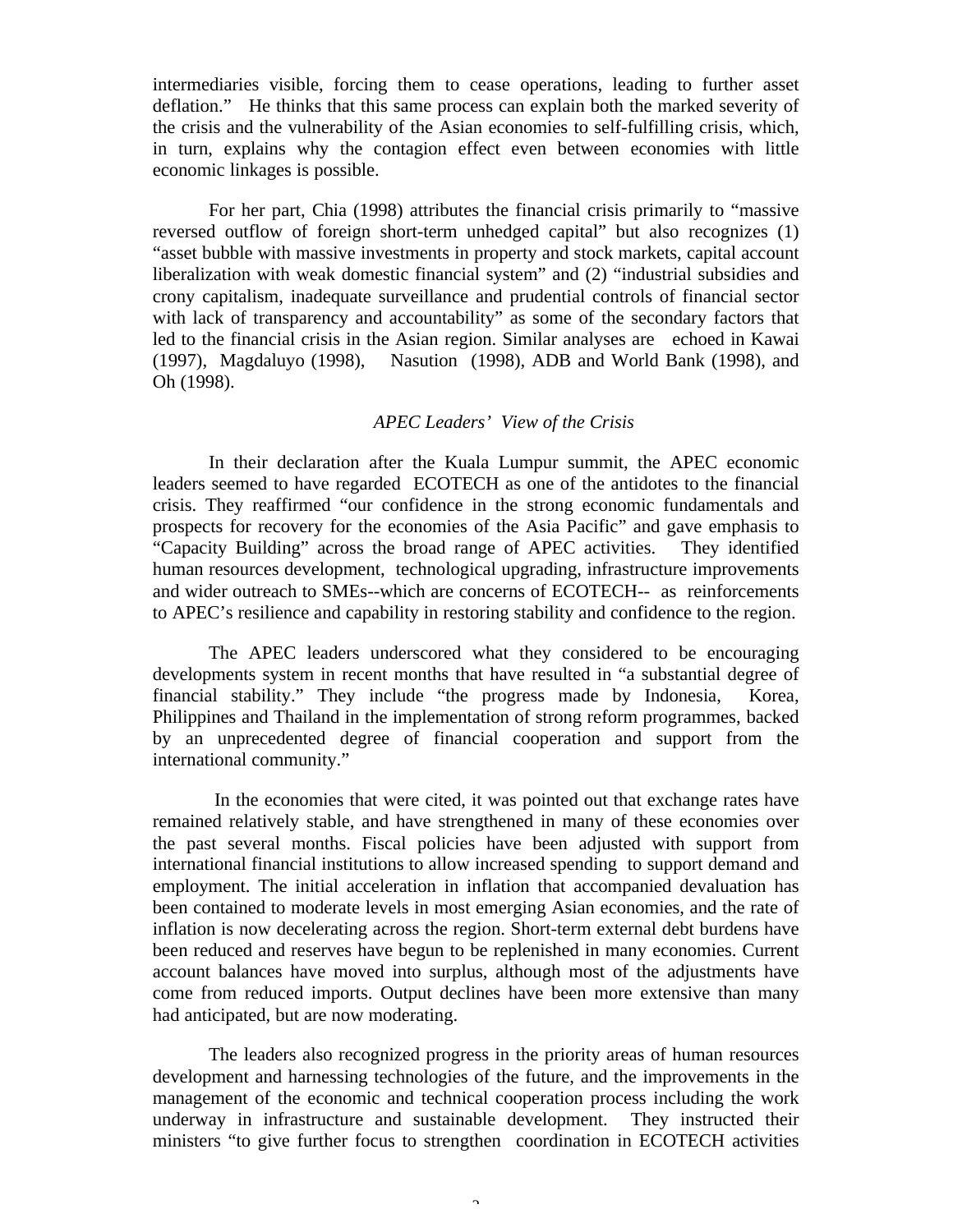and intensify work in priority areas." They exhorted the business and private sector in ECOTECH activities to assist in enhancing their efforts to advance the economic and technical cooperation agenda, especially citing ABAC's commitment in this area through the Partnership for Equitable Growth (PEG).

The leaders of APEC welcomed Japan's proposed financial package of US\$30 billion—the so-called Miyazawa Initiative. US\$15 billion of this support measure will be made available for the medium- to long-term financial needs for economic recovery efforts in Asia, and another US\$15 billion will be set aside for the short-term capital needs in the course of implementing reforms. They also commended the multilateral initiative to revitalize private sector growth announced by Japan and the US in conjunction with the Asian Development Bank and the World Bank. This initiative has four components: "(1) accelerating the pace of bank and corporate restructuring by removing impediments to the return of growth, (2) increased trade finance to give Asian companies greater access to funds they need to revive production and create jobs, (3) efforts to mobilize new private sector capital to help Asian companies rebuild their balance sheets and move forward quickly with restructuring so they can make new investments and grow again, and (4) enhanced technical assistance to help equip countries with the expertise they need to overcome the complex financial and corporate restructuring they face." The Miyazawa initiative and the Japan-US-World Bank-ADB Initiative do not strictly fall within the ambit of ECOTECH as defined in APEC, but are indeed forms of economic cooperation addressed to the current financial crisis.

#### *Economic and Technical Cooperation in APEC*

The first ministerial meeting of APEC that was held in Canberra in 1989 identified areas of cooperation, including economic studies, trade liberalization, investment, technology transfer and human resource development, and sectoral cooperation" (APEC Secretariat, 1995). But it was in 1994 when development cooperation was clearly recognized as a major concern of APEC. Such a recognition was part of the member-economies' goal of building a community. It has also served to alleviate apprehensions in some sectors that the APEC was solely concerned with trade and investment and was not sensitive to the issues of equity and environmental quality.

The priority given by the APEC economic leaders to development cooperation was formally expressed in their Declaration of Common Resolve which was signed in Bogor, Indonesia on 15 November, 1994. They acknowledged that development cooperation among member-economies "will enable us to develop more effectively the human and natural resources of the Asia-Pacific region so as to attain sustainable growth and equitable development of APEC economies, while reducing economic disparities among them, and improving the economic and social well-being of our people." They stressed that it would also facilitate the growth of regional trade and investment.

At the Osaka summit in 1995, the APEC economic leaders committed to "promote action-oriented economic and technical cooperation in a wide range of areas." They agreed to "work through policy dialogues and joint activities to broaden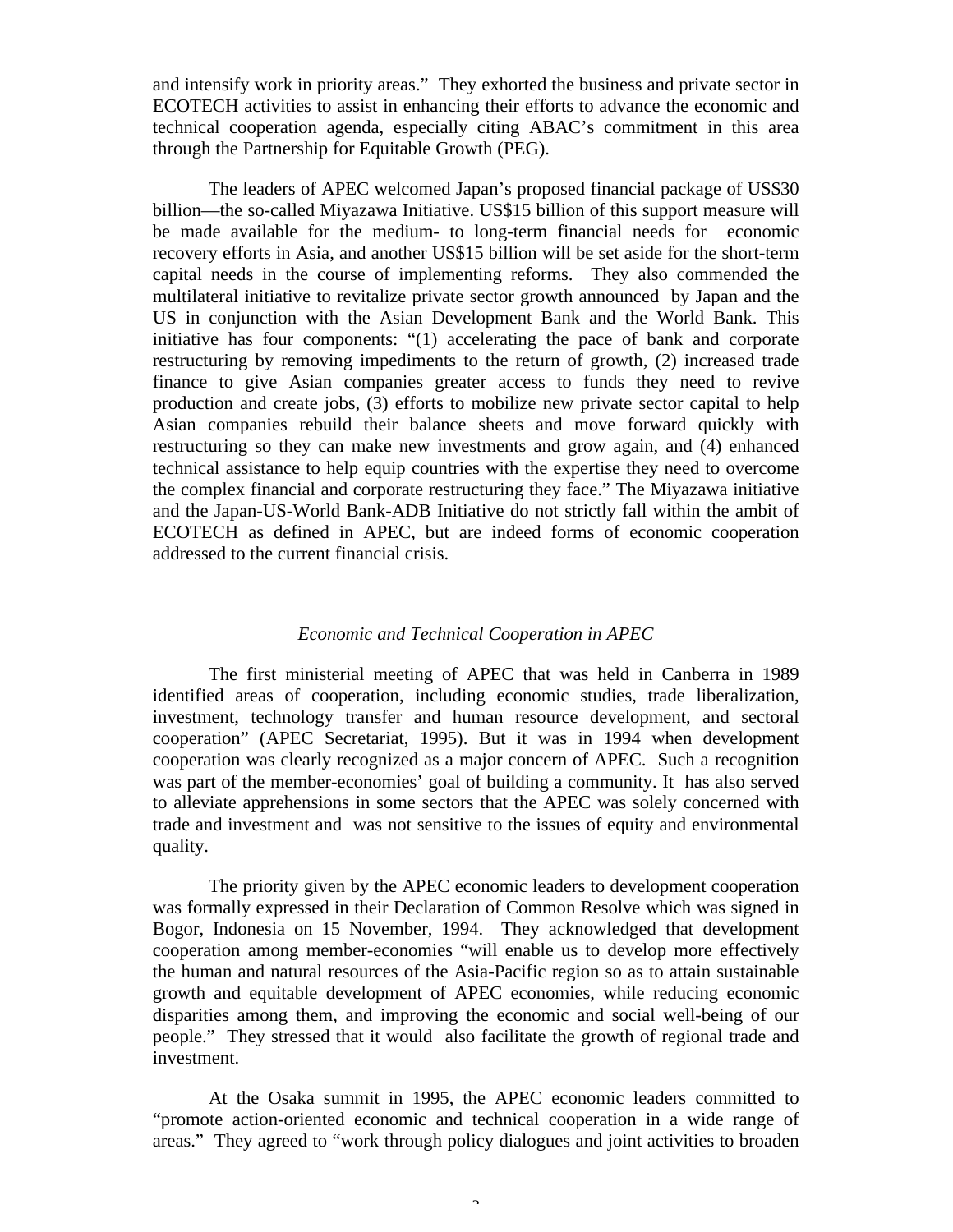and deepen intra-regional cooperation" in the various areas of economic and technical cooperation. By this time, the consensus was to use "economic and technical cooperation" instead of "development cooperation," to avoid the perception that the traditional concept of development assistance will be adopted in APEC.

By 1995, the member-economies had decided that economic and technical cooperation will be conducted "on the basis of the principles of mutual respect and equality, mutual benefit and assistance, constructive and genuine partnership and consensus building" (Osaka Action Agenda, Part Two, Section A: Essential Elements). It was clearly stated that "APEC economies shall make voluntary contributions commensurate with their capabilities and the benefits of the cooperation shall be shared broadly." In implementing ECOTECH, the member-economies committed themselves to developing an environment favorable to the effective operation of market mechanisms and integrate into the cooperation process the business/private sector as well as other pertinent institutions. Environmental considerations will be integrated in these joint activities.

The member-economies agreed on Common Policy Concepts, Joint Activities and Policy Dialogue as the three essential elements of each specific area of ECOTECH. The areas of joint activities include research, data and information sharing, surveys, training programs, seminars, technical demonstrations, exchange of experts, technology sharing and transfer, establishment of research and business networks, and many other undertakings that promote effective use of the region's resources and increase the effectiveness of policy measures.

The Osaka Action Agenda comprised 13 specific fields of concern: human resource development, trade and investment data, trade promotion, industrial science and technology, energy, marine resource conservation, fisheries, telecommunication and information, transportation, tourism, small and medium enterprises, economic infrastructure, and agricultural technology.

In the APEC framework for Strengthening Economic Cooperation and Development which they adopted, the following were identified as the characteristics of APEC economic and technical cooperation: (1) It must be goal-oriented with explicit objectives, milestones and performance criteria; (2) It encourages the private and business sectors to participate in and initiate economic and technical cooperation activities in cooperation with government agencies; (3) It should draw on voluntary contributions commensurate with the capabilities of member economies; and (4) It should generate "direct and broadly shared benefits among APEC member economies to reduce economic disparities in the region" (APEC Framework , 1996: III, 3).

The economic leaders recognized that "economic and technical cooperation and trade and investment liberalization and facilities are mutually complementary and supportive." They adopted the principle of mutual respect for the diverse situations and capabilities of member-economies.

The issues of equity and environment were given consideration in the Guiding Principles: "We emphasize the need to jointly undertake economic and technical cooperation activities that will promote the full participation of all men and women in the benefits of economic growth. In pursuing these activities, we shall be guided by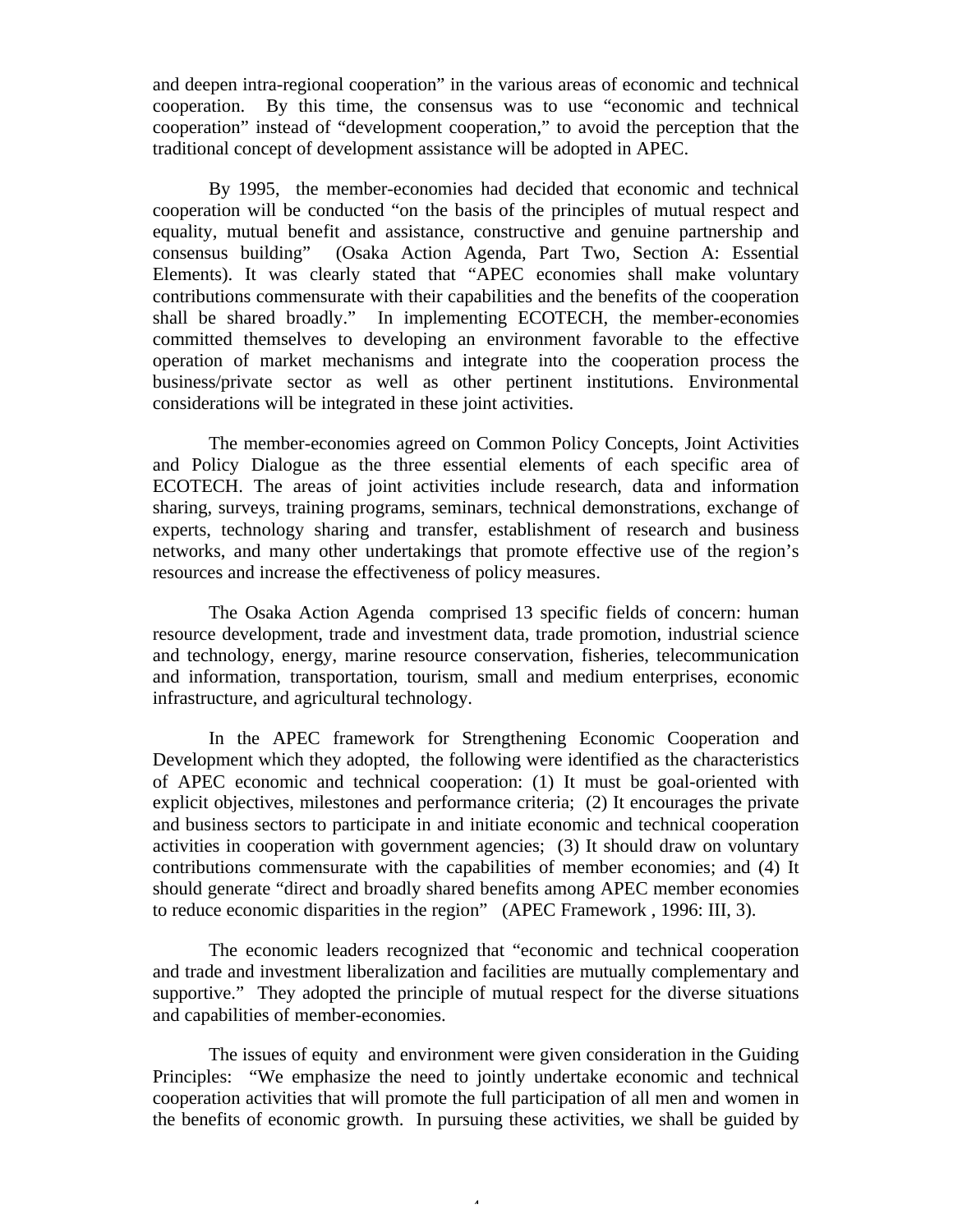our responsibility in making economic growth consistent with environmental quality" (Ibid.: II, 2).

Economic and technical cooperation provides the human dimension of APEC. This is evident in its avowed goals: the attainment of sustainable growth and equitable development in the region, the reduction of economic disparities among APEC economies, the improvement of the economic and social well-being of the people, and to deepen the spirit of community in the Asia Pacific (Ibid.: I). These goals are consistent with the economic leaders' declaration that "our vision of community can be strengthened only if our efforts benefit all citizens" (APEC Economic Leaders' Declaration, 1996: Para. 16).

In order to provide focus and coherence to economic and technical cooperation activities, priority is given to the development of (a) human capital, (b) stable, safe and efficient capital markets, (c) economic infrastructure, (d) technologies for the future, (e) the quality of life through environmentally sound growth, and (f) small and medium enterprises (APEC Framework, IV).

#### *Is ECOTECH the Adequate Response to the Crisis?*

With the decline of ODA, the APEC mechanism of ECOTECH may fill the gap in the area of development financing. Foreign-aid flows to developing countries are expected to decline in the near future. The OECD Development Assistance Committee (1996) reports that donor countries have made sharp cuts in their aid budgets. Official development assistance (ODA) dropped by 14% in real terms between 1992 and 1995. The prospects of continued aid flow for development are not bright, as increasingly larger portions of total ODA are being channeled to fund emergency relief and peacekeeping activities at the expense of financing long-term development needs. This trend reinforces the argument that donors are losing confidence in the effectiveness of aid (Manzano and Villacorta, 1997).

The APEC approach to development cooperation departs from the traditional concept of foreign aid or ODA in theory and in practice. It lays stress on pooling of resources -- be it in experience, expertise, information, technology or financial transfers. It upholds equality and mutual respect and enhances commitment or ownership of proponents through the consensus and participatory approach. Thus, it avoids, by design, the one-way relationship that characterizes the traditional form of development cooperation.

ECOTECH can contribute towards enhancing institutional capacities and the policy investments of the member economies. This can only lead to greater absorptive capacity to ODA. Especially in an era where foreign aid is linked with country performance, ECOTECH has much to contribute to making APEC member countries attractive to sources of capital - both ODA and private money. The ultimate agenda of ECOTECH, however, is to act as a catalyst to hasten the graduation of member economies from aid recipients to integrated participants in the world market (Ibid.).

ECOTECH can assist in weaning the relatively poorer APEC membereconomies away from foreign aid and introducing them to world capital markets.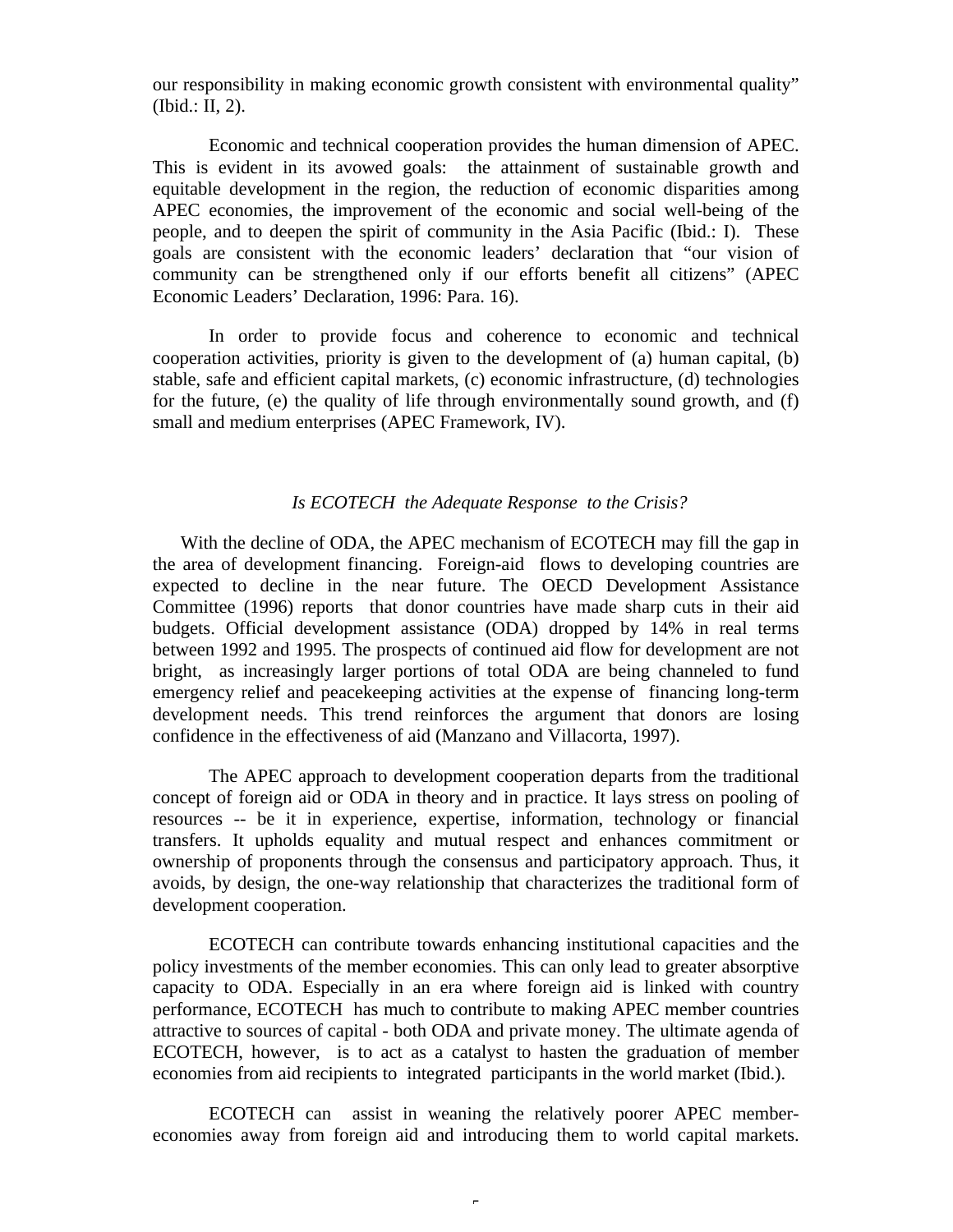ECOTECH also involves activities that promote the integration of the private sector in the cooperation process. The driving force in the economic growth of developing economies is for the most part attributed to private-sector initiatives. Since this sector operates best in a market environment, it is important for the APEC type of development cooperation to be market-friendly. What this means is that development cooperation should be non-distortionary. This has implications on capital markets and public goods. In the past, a large portion of foreign aid is spent on public goods like infrastructures. Because of the long gestation and the difficulty of appropriating the benefits, these projects are usually shunned by the private sector. However, as recent experience shows, infrastructure provision and financing, previously supplied by governments, can already be supplied efficiently by the private sector if governments provide the right policy or regulatory environment. Besides credit-worthiness and political factors, the constraint faced by some developing member-economies in embarking on this new scheme is the lack of experience in managing these approaches. By sharing experiences, best practices and policy dialogues, ECOTECH activities can help less-developed member-economies take advantage of private-sector resources for financing developmental projects. It is in this catalyst role that ECOTECH activities hold great promise to member-economies. ECOTECH activities should aim at facilitating the "graduation" of less-developed member-economies from foreign aid and their entry to international capital markets (cf. McCawley, 1998:43).

Given the urgency of the financial crisis, APEC should implement at an accelerated pace ECOTECH measures that focus on improving the financial capability of the developing economies. This imperative was recognized by the APEC leaders in the Vancouver summit last year. They called for exploring ways of intensifying APEC's economic and technical cooperation "giving priority to upgrading financial systems, enhancing cooperation among market regulators and supervisors and other measures to help improve the integrity and functioning of financial markets." This call was repeated by the leaders in Kuala Lumpur who emphasized "capacity building" and stressed that "economic and technical cooperation has acquired added urgency in the wake of the financial crisis." Their senior officials who also met in Kuala Lumpur reaffirmed the importance of ECOTECH activities "to strengthen economic fundamentals." They reiterated the six priority areas for reducing the economic disparity among APEC member-economies: "developing human resources; developing sound, safe and efficient capital markets; strengthening economic infrastructure; harnessing technologies for the future; safeguarding the quality of life through environmentally sound growth; and strengthening the dynamism of small and medium enterprises." Due to the financial crisis, ECOTECH, the least appreciated pillar of APEC, is finally accorded the importance that it deserves.

6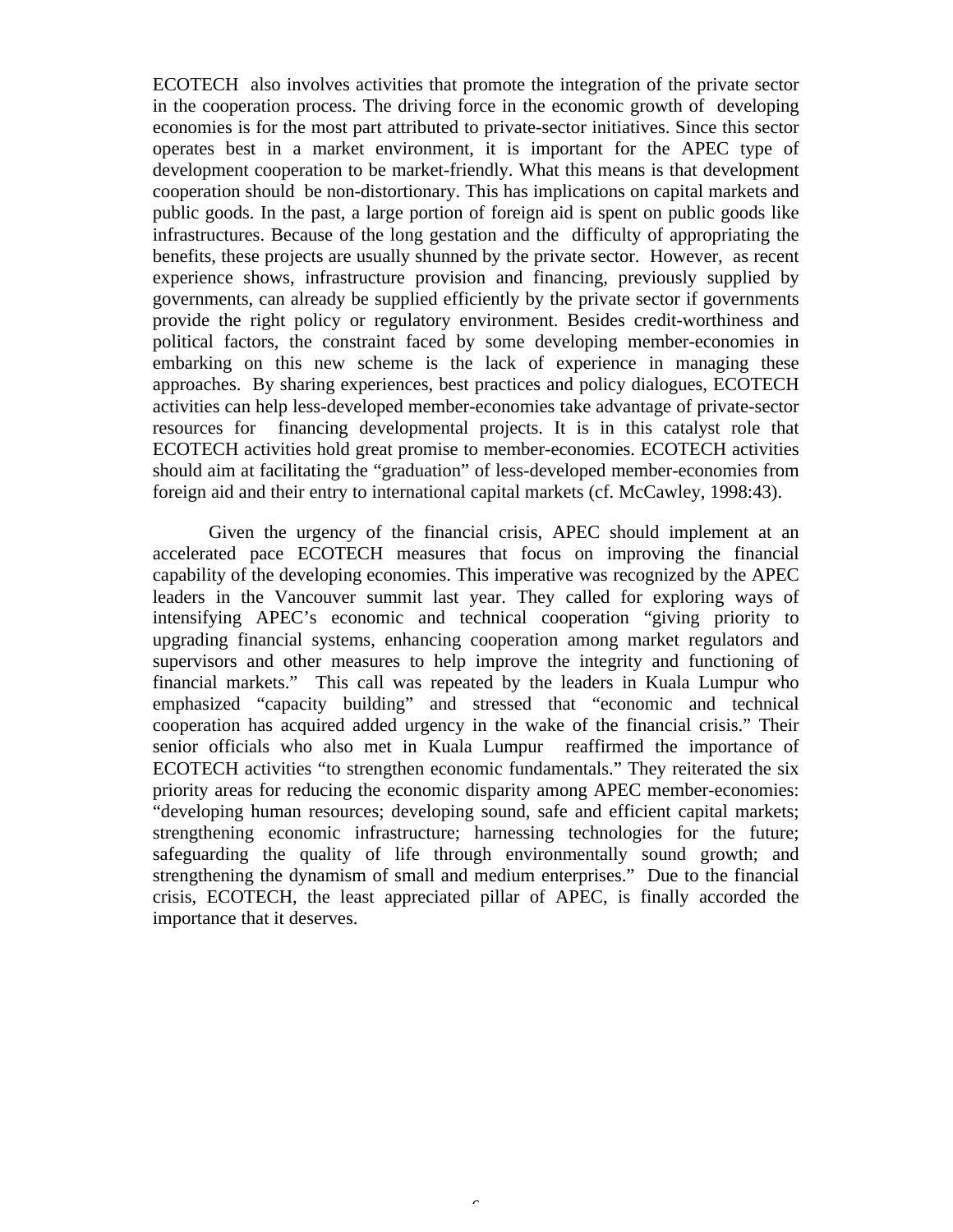#### **REFERENCES**

#### **A.** *Books and Articles*

- Cassen, Robert *et. al.* 1986. *Does Aid Work?: Report on an Intergovernmental Task Force.* Oxford: Clarendon Press.
- Cassen, R. and Associates. 1994. *Does Aid Work?* Second Edition. Oxford: Clarendon Press.
- Garnaut, Ross. 1998. "The Financial Crisis: A Watershed in Economic Thought about East Asia." *Asian-Pacific Economic Literature.* Vol. 12. 1-11.
- Manzano, George and Wilfrido V. Villacorta. 1997. "The APEC Approach to Development Cooperation." Paper delivered at the Consortium of APEC Study Center Networks. Banff, Calgary, Canada. 21-24 May.
- Mc Cawley, Peter. 1998. "Development Assistance in Asia in the 1990s." *Asian Pacific Economic Literature.* Vol. 12, No. 1. May.
- Nanto, D. 1990. "Asia-Pacific Economic Cooperation and US-Japan Relations," in J. Hardt and Y. Kim *eds*. *Economic Cooperation in the Asia-Pacific Region.* Colorado: Westview Press.
- OECD. 1996. *The OECD-Development Assistance Committee (DAC) 1996 Report: Effects and Policies of the Members of the DAC*. OECD.
- Pacific Economic Cooperation Council. 1996. *Perspectives on the Manila Action Plan for APEC*. Manila, Philippines: Pacific Economic Cooperation Council.

World Bank. 1997. *World Financial Report.* Washington, D.C.: World Bank.

#### *B. Documents*

- APEC Economic Leaders' Declaration: From Vision to Action. Subic, Philippines. 25 November 1996.
- APEC Economic Leaders' Declaration for Action. Osaka, Japan. 19 November, 1995.
- APEC Economic Leaders' Declaration for Common Resolve. Bogor, Indonesia. 15 November, 1994.
- APEC Economic Technical Committee. Report on "The State of Economic and Technical Cooperation in APEC." November 1996.
- APEC Secretariat. Selected APEC Documents: 1995. December 1995.
- APEC Secretariat. Selected APEC Documents: 1989-1994. February 1995.
- Declaration on an Asia-Pacific Economic Cooperation Framework for Strengthening Economic Cooperation and Development. Manila, Philippines. November 1996.
- Manila Action Plan for APEC (MAPA 1996). Fourth APEC Economic Leaders' Meeting, Vols. I-IV. Manila and Subic, Philippines. 24-25 November 1996.
- Summary Conclusions of the Third APEC Senior Officials Meeting (SOM) for the Tenth Ministerial Meeting. 1998. Kuantan, Malaysia. 13-15 September.
- Tenth APEC Ministerial Meeting. 1998. Joint Statement. Kuala Lumpur, Malaysia. 14-14 November.

#### *C. Unpublished Papers*

Asian Development Bank and World Bank. 1998. "Overview Volume: ADB/World Bank Senior Policy Seminar on Managing Global Financial Integration in Asia: Emerging Lessons and Prospective Challenges." March 10-12. Manila.